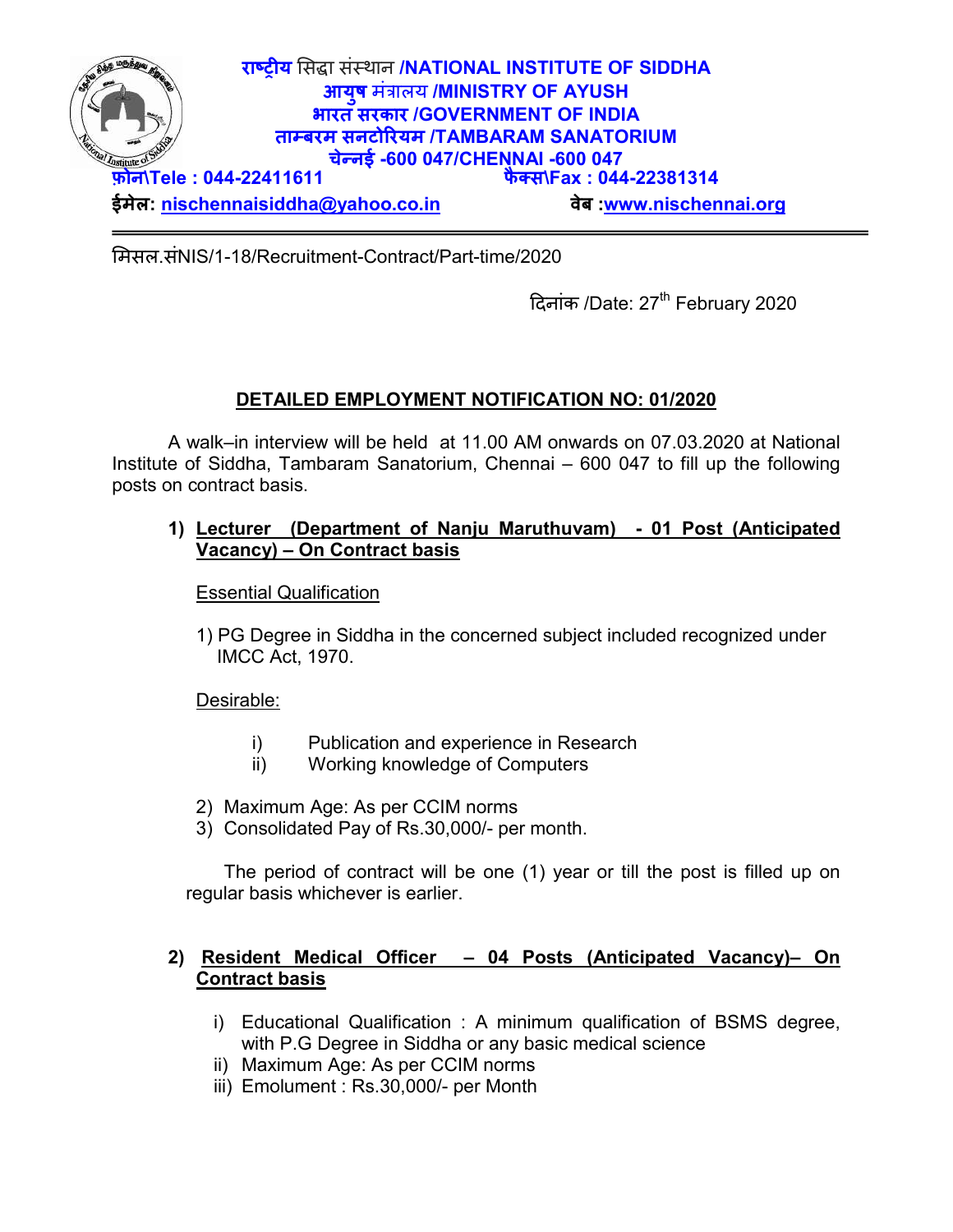- 1) Educational Qualification : A minimum qualification of BSMS degree, with P.G Degree in Siddha or any basic medical science.
- 2) Maximum Age: As per CCIM norms
- 3) Emolument : Rs.30,000/- per Month

The engagement of Medical Officer will be in the OPD unit at Kothimangalam Village, Kanchipuram District on contract basis for a period of One Year with a consolidated remuneration of Rs.30,000/- per month. The duty hours are from 8.00 AM to 4.00 PM for six days in a week.

DIRECTOR -NIS